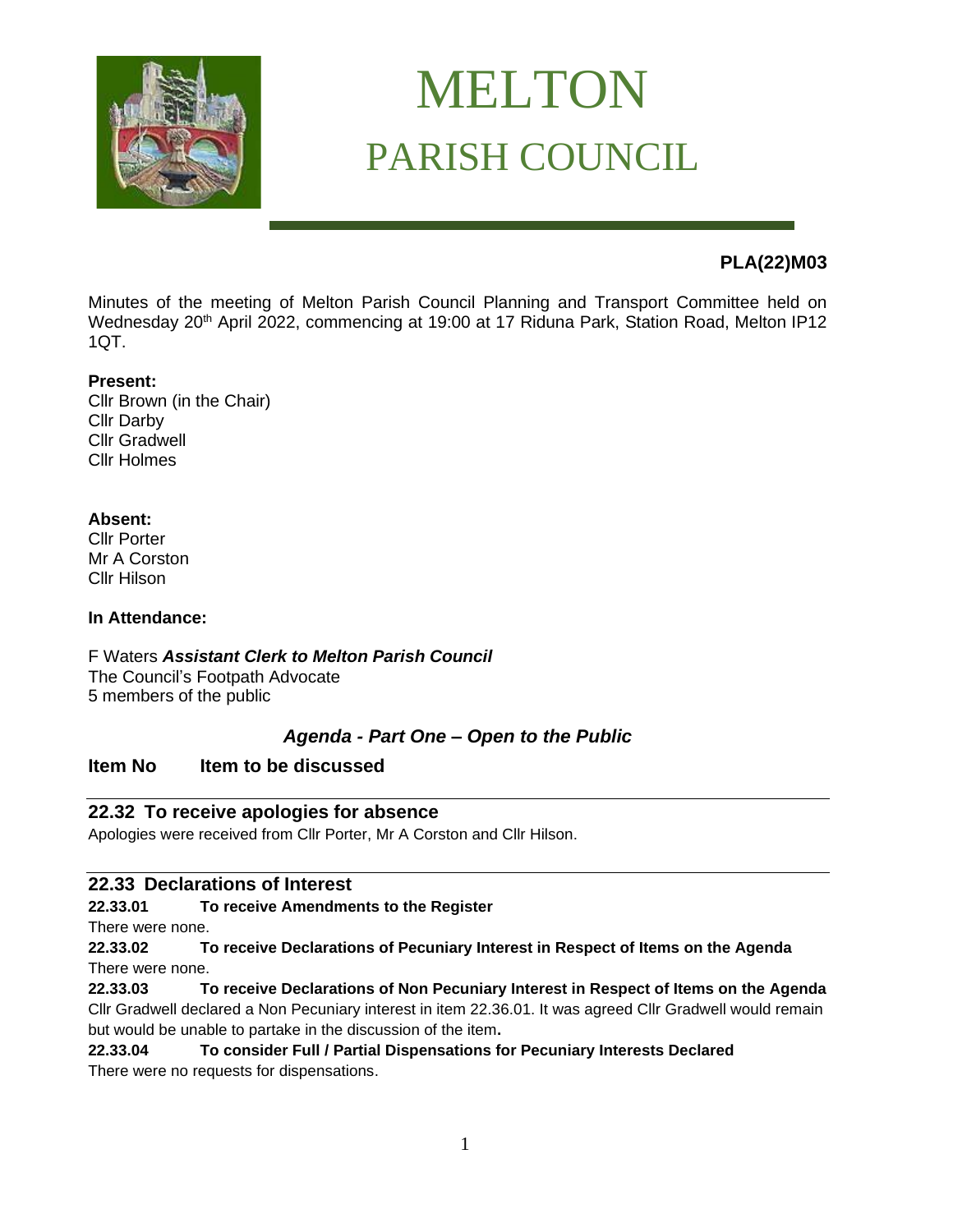# **22.34 Public Participation Session**

5 Members of the public attended the meeting.

#### *It was RESOLVED to take Items 22.36.01 and 22.43.05 out of order on the Agenda*

#### **22.36.01** [DC/22/0563/FUL Bye Engineering Ltd Brick Kiln Lane](https://publicaccess.eastsuffolk.gov.uk/online-applications/applicationDetails.do?activeTab=summary&keyVal=R74Y6GQX07400)

Cllr Brown invited comments on item 22.36.01. The committee was supplied with document DC/15/3651/FUL which is the initial planning application permission and conditions. Referencing points 4, 5 and 8 of the document it was expressed that those conditions have not been upheld. Further businesses are using the site with fears it is becoming a small industrial estate. The end of one of the buildings remains unfinished with a view it can be extended at will. 3 properties within the vicinity were not notified of the original application therefore no objections were received. The residents expressed concerns over safety at the site due to large vehicles accessing a narrow lane and parking vehicles in dangerous ways on an unlit road.

It was **AGREED** unanimously that MPC should write to ESC to state the new application cannot be fully considered by MPC until a Flood Assessment, Noise Assessment and Biodiversity Impact Assessment has taken place and the existing conditions, which are not being upheld, are considered / reviewed.

#### **22.43.05 Road safety issues - Bredfield Road**

Cllr Brown invited comments from those wishing to discuss item 22.43.05. The Asst Clerk reported that the Clerk has repeatedly asked SCC to put a bid in for District CIL and has asked for a meeting but as yet has received no response.

Thanks was expressed to the Clerk for the installation of the SID posts. The EADT article has created increased support from residents on the Longwood Estate. The committee advised lobbying Cllr Nicoll and offered support for future campaigning.

It was **AGREED** that the new SID with solar panel should be placed facing the traffic coming from Woods Lane and that the stats will be shared on the website once collected. **Proposed by:** Cllr Gradwell **Seconded by:** Cllr Holmes

*It was RESOLVED to revert to the order of the Agenda*

#### **22.34.01 To receive a report from the Council's Cycling Advocate**

No report was received.

**22.34.02 To receive a report from the Council's Footpaths Advocate** The Footpaths Advocate had nothing to report.

#### **22.35 To approve the Minutes of the Previous Meeting**

It was **RESOLVED** that minutes PLA(22)M02 previously distributed be received, noted and signed as a correct record by the Chair.

**Proposed by: Cllr Gradwell <b>Seconded by: Cllr** Darby

#### **22.36 To review new Planning Applications received**

**22.36.02** [DC/22/0656/FUL 24 Wilkinson Way](https://publicaccess.eastsuffolk.gov.uk/online-applications/applicationDetails.do?activeTab=summary&keyVal=R7GKH7QXJ5J00) - Approve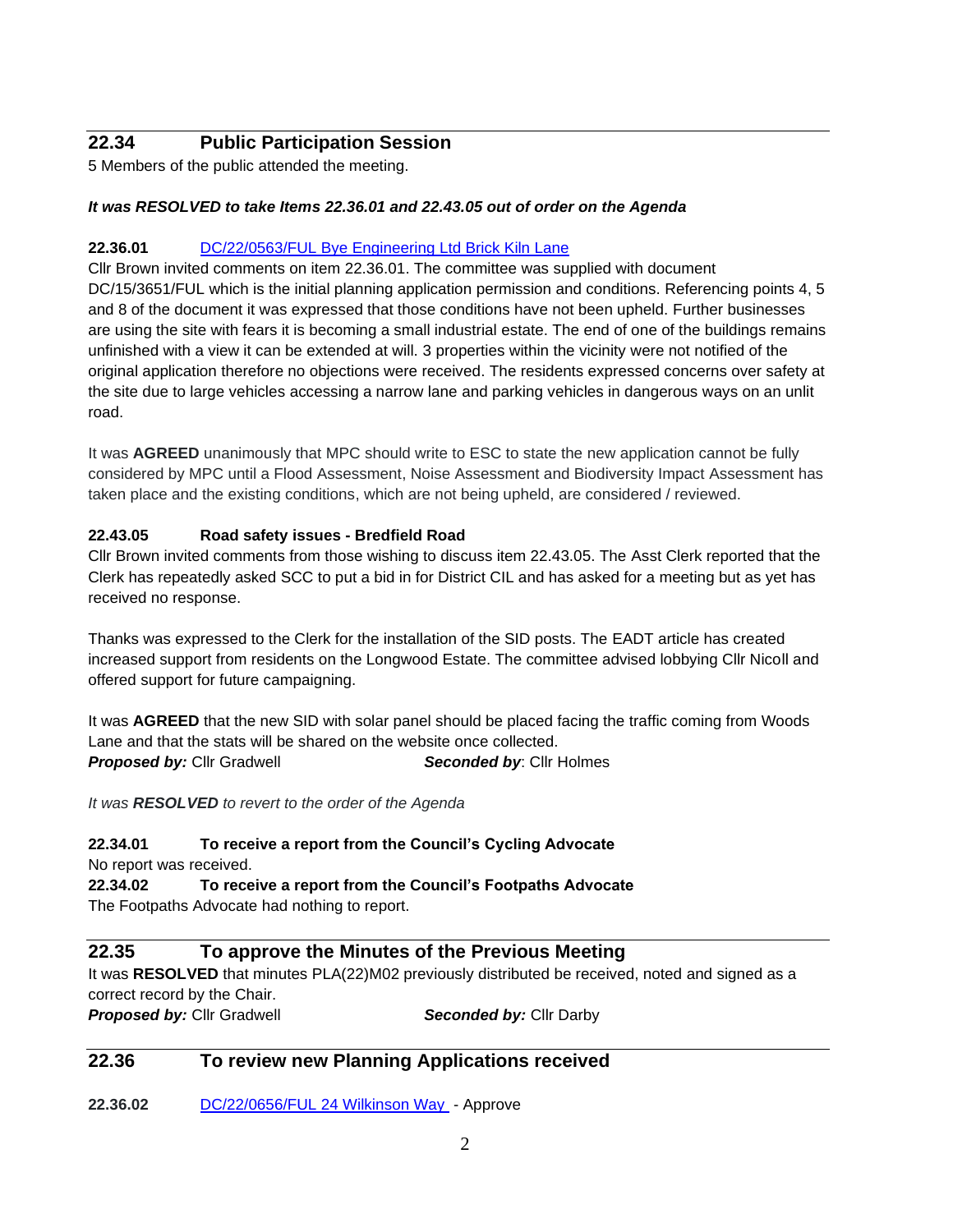**22.36.03** [DC/22/1241/FUL Drummond House 7 Grange Park Drive](https://publicaccess.eastsuffolk.gov.uk/online-applications/applicationDetails.do?activeTab=summary&keyVal=R9JSQAQXK0G00) - Approve

**22.36.04** [DC/22/1169/VOC 15 Riverview](https://publicaccess.eastsuffolk.gov.uk/online-applications/applicationDetails.do?activeTab=summary&keyVal=R99B1RQX07400) - Approve

**22.36.05** [DC/22/1180/FUL Deben Mill Business Centre](https://publicaccess.eastsuffolk.gov.uk/online-applications/applicationDetails.do?activeTab=summary&keyVal=R9AX91QXJWW00) - Approve on parking but response to raise concerns regarding the issue of flooding on New Quay Lane.

**22.36.06** [DC/22/1274 FUL Greenwood](https://publicaccess.eastsuffolk.gov.uk/online-applications/applicationDetails.do?activeTab=summary&keyVal=R9NF9AQXK2800) House - Approve

#### **22.37 To review updates on other Planning Applications**

**22.37.01 DC/20/1831/OUT Land off St Andrews Place and Waterhead Lane, Melton** Residential development of up to 55 dwellings, with access off St Andrews Place. Melton PC has consistently recommended refusal of this application on the grounds that access via the St Andrew's estate is neither supported by the Neighbourhood Plan nor considered acceptable in planning terms. On 30 March 2021 East Suffolk Council Planning Committee (South) considered the application and delegated authority to determine to the Head of Planning and Coastal Management on the basis of approval being granted subject to no objections being received from Natural England and / or Suffolk County Council as Lead Local Flood Authority, a s106 Agreement detailing highways improvement works, affordable housing provision, a contribution to the Suffolk Coast RAMS and controlling conditions 1 to 25 as set out in the decision; otherwise to refuse. Since the decision was made following legal representations from an objector East Suffolk Council has agreed to remit the application back to the Planning Committee (South) for re-consideration. The Planning Committee (South) reconsidered the application at their meeting on the 22<sup>nd</sup> February 2022. Committee members carried out a site visit through St Andrews prior to the meeting. Although recommended for approval by the Planners the Committee voted for the application to be refused on matters relating to Highway Safety. Information from Fire Service has been distributed to members.

Cllr Brown reported he had emailed Chris Bowden from Navigus Planning to seek advice regarding updating the Melton Neighbourhood Plan. Cllr Brown is also awaiting a response from Birketts in relation to strengthening the Neighbourhood Plan.

Cllr Brown asked the Asst Clerk to circulate email to Chris Bowden to the committee.

# **22.38 To review Planning Notices received**

No new Notices have been received.

#### **\_\_\_\_\_\_\_\_\_\_\_\_\_\_\_\_\_\_\_\_\_\_\_\_\_\_\_\_\_\_\_\_\_\_\_\_\_\_\_\_\_\_\_\_\_\_\_\_\_\_\_\_\_\_\_\_\_\_\_\_\_\_\_\_\_\_\_\_\_\_\_\_\_\_\_\_\_\_\_\_\_\_\_ 22.39 To review the position on existing Planning Appeals 22.39.01 AP/21/0039/REFUSE Land off Yarmouth Road, Melton**

An appeal has been made to the Secretary of State by Christchurch Land & Estates (Melton) Ltd against the decision of East Suffolk Council to refuse planning consent for a Care Village comprising an 80 bedroom care home together with 72 assisted care bungalows, club house, bowling green, car parking, open space provision with associated infrastructure and access. The Secretary of State has, with the consent of the parties, agreed to determine the appeal at a Public Inquiry, which was due to take place on 14 December 2021 but was postponed. The appeal took place  $w/c$  15<sup>th</sup> March and Cllr Brown attending and participated.

**[https://publicaccess.eastsuffolk.gov.uk/online](https://publicaccess.eastsuffolk.gov.uk/online-applications/appealDetails.do?activeTab=externalDocuments&keyVal=QZH4KZQX08O00)[applications/appealDetails.do?activeTab=externalDocuments&keyVal=QZH4KZQX08O00](https://publicaccess.eastsuffolk.gov.uk/online-applications/appealDetails.do?activeTab=externalDocuments&keyVal=QZH4KZQX08O00)**

Cllr Brown reported that we are awaiting the outcome of the appeal.

#### **22.39.02 AP/21/0047/REFUSE Land west of PROW 21, Woods Lane, Melton**

An appeal has been made to the Secretary of State against the decision of East Suffolk Council to refuse planning consent for outline application for up to 27no.self-build and custom dwellings. The Secretary of State has, with the consent of the parties, agreed to determine the appeal by way of a Local Hearing at a date to be arranged. A virtual hearing took place on  $8<sup>th</sup>$  February 2022 and the appeal was dismissed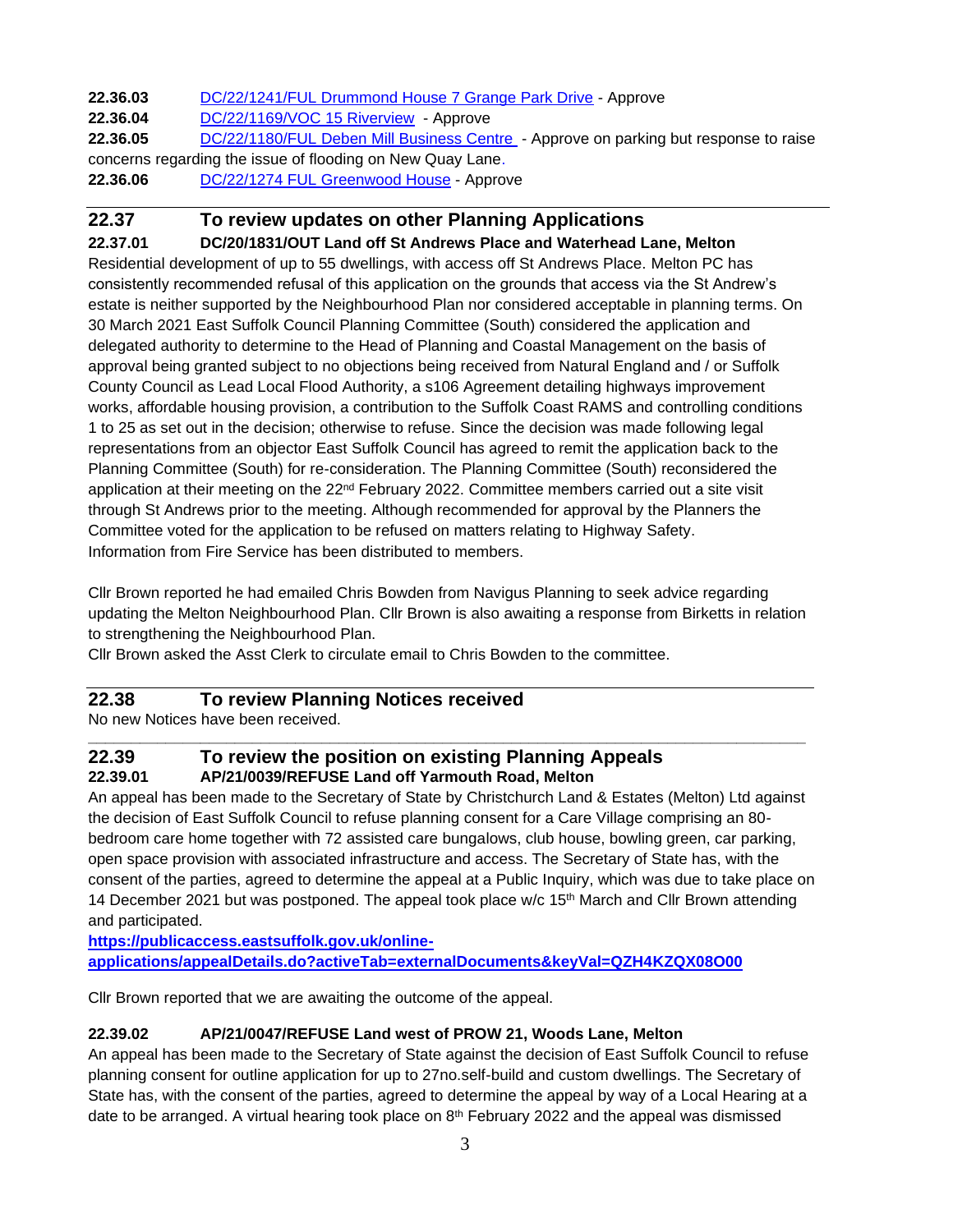Nothing further to report It was AGREED this item should be removed from future agendas. **Proposer:** Cllr Gradwell **Seconded by:** Cllr Darby

#### **22.40 Melton Hill - Former Council Offices**

Councillor Brown reported on the meeting involving MPC/WTC and senior executives in ESC {Stephen Baker CEO, Andy Jarvis Strategic Director and Philip Ridley Head of Planning}. The site has been sold to Rose Developments and that no conditions were attached to the sale. The ESC representatives expressed confidence that the developers will consult with the public and take responses onboard. As part of the Governance Review the parish boundary will be altered so the site will sit wholly in Woodbridge. Cllr Brown is attending a meeting on Friday between MPC, Woodbridge Town Council and the developers.

#### **22.41 Sizewell C update**

#### **<https://melton-suffolk-pc.gov.uk/sizewell-c/>**

On 16th February 2022, MPC submitted a final representation to the Secretary of State emphasising our opposition to EDF's night train proposals and also summarising our positions on the wider Sizewell C planning application, particularly the latter's all-important freight transport strategy.

The Secretary of State then has to 25 May 2022 to make a decision on the SZC application, subject to the possibility of legal challenge. A presentation from the SZC team to MPC took place at 6pm on 13<sup>th</sup> April.

An email has been received from the Anglian Energy Planning Alliance asking if we wish to be a signatory to a letter to be sent to the Secretary of State requesting a meeting (PLA(22)41).

It was AGREED at the meeting that MPC should sign the letter. Going forward there needs to be strong campaigning for sound reduction mitigations including dampeners and quieter train engines. It was proposed that there should be regular meetings involving MPC and Woodbridge TC with representatives of SZC to discuss traffic issues.

*Proposer:* Cllr Darby *Seconded:* Cllr Gradwell

#### **22.42 Melton Neighbourhood Plan refresh**

This was covered under item 22.37.01

#### **22.43 To consider Local Highways, Traffic and parking Matters 22.43.01 Pedestrian improvements for Melton Road / Melton Hill and major redesign of approach to Winifred Fison House - update**

Asst Clerk reported the works for the crossings is planned for July. There is no update on the double yellow lines despite contacting Highways repeatedly.

Asst Clerk reported they are currently awaiting a quote from Highway Assurance to create the necessary drawing to get the minor works license approved for the works to go ahead at Winifred Fison.

The Asst Clerk reported that they were investigating the feasibility of installing an Electric Vehicle charging point and has a meeting on 21st April to discuss lamppost charging. As noted at the previous meeting the office has been made aware that a campervan (and potentially, in the future, a helicopter on a trailer) has been parked on the land and will need to ensure that it and other cars move off the land before construction begins.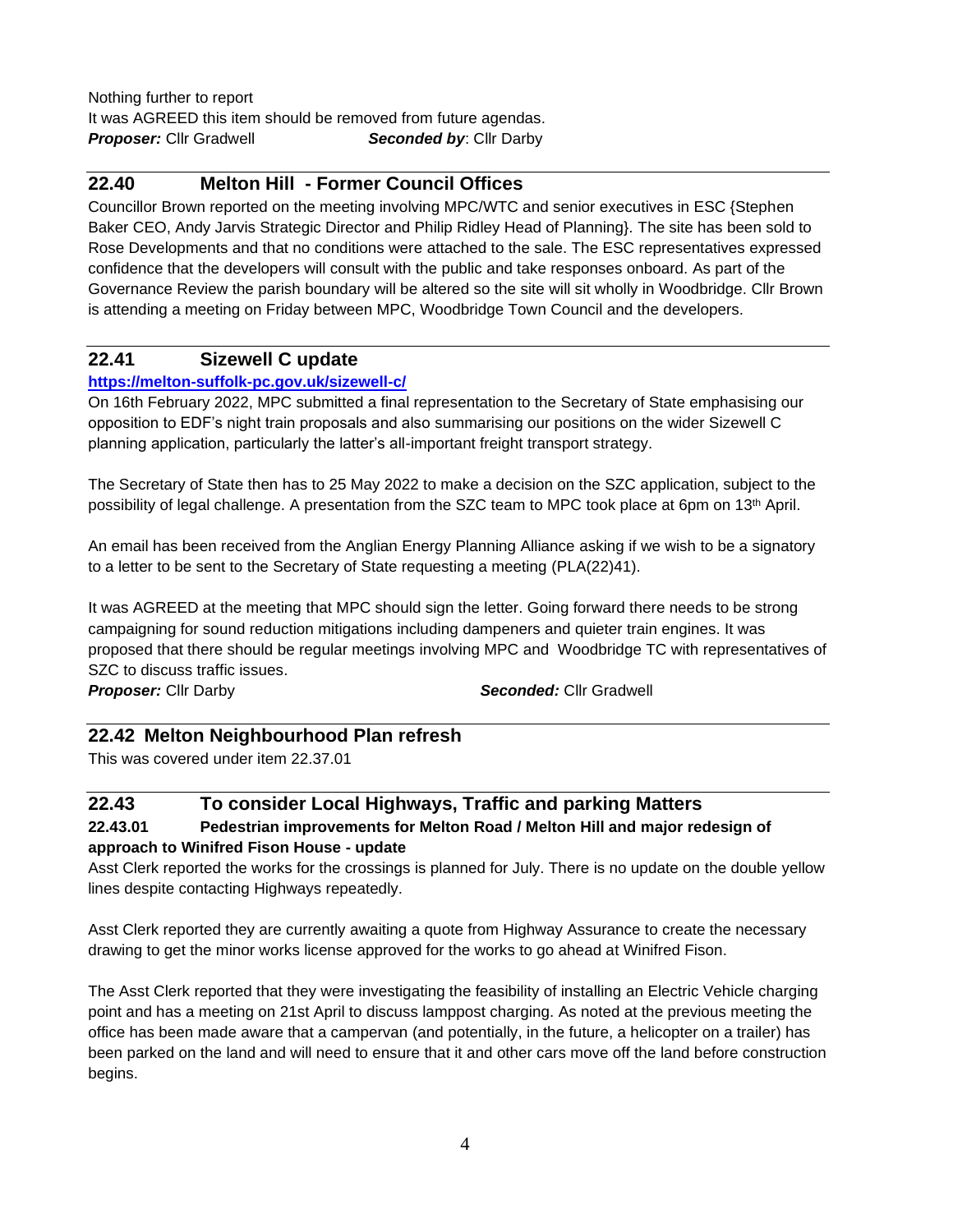#### **22.43.02 Bentwaters / Peninsular traffic issues**

Cllr Brown explained he had shared the Suffolk County Council Local Plan Modelling document, produced by WSP traffic consultants, with David Steptoe, a retired Highways Engineer, creating a summary that Cllr Brown could share with the committee and the other local councils involved in the action group requesting improvements to the A1152.

This created document PLA(22)34.02 which had been previously distributed. The document explains the growing volume of traffic on the A1152 and the impacts on surrounding roads, creating significant issues on junctions in Melton.

David has made recommendations for possible changes to traffic flows around Melton crossroad.

It was *AGREED* that David's recommendations should be discussed at Full Council and David to be invited to the meeting.

Proposed by: Cllr Gradwell Seconded by: Cllr Darby

#### **22.43.03 Speed management issues - update**

The Asst Clerk reported that the third SID device had been received and will be placed on Bredfield Road.

It was *AGREED* that the other SID would be moved to Wilford Bridge Road to face the traffic coming into Melton from the railway crossing. As part of the meeting the Clerk is trying to organise with Suffolk County Council regarding District CIL, the reduction of a speed limit from the roundabout to the railway crossing will be discussed.

Asst Clerk reported that Melton Road (near the Coach and Horses pub) has been identified as a speeding enforcement site. The Road Safety Camera Team have added doing a SDR (recording data for a week) at Melton Hill and Yarmouth Road to their list although no timelines were given for when these will take place.

The Asst Clerk reported that the carriage roundel and sharks teeth would be removed from Woods Lane. They are no longer legally positioned as they are now within the speed limit rather than on the entry. The Clerk has asked for new road markings to be added to the road surface as you exit the A12 on to Woods Lane. Currently awaiting response.

Asst Clerk reported the cost of upgrading SID stalks to be able to take a solar panel is £580 per post.

It was *AGREED* that the committee would like to upgrade 3 posts (Wilford Bridge & Melton Road) and it would be taken to Full Council for approval.

**Proposed by:** Cllr Holmes **Seconded by:** Cllr Gradwell

#### **22.43.04 Quiet Lanes – update**

The Asst Clerk reported attending a zoom Q&A on 17<sup>th</sup> March and the information remains unchanged from the previous meeting. Wave 3 are still awaiting their designation notice and there was no timeframe given during the zoom meeting for when this will take place.

#### **22.44 To consider planning enforcement matters 22.44.01 ENF/22/0027/COND – Deben Meadows**

Possible Breach of Control: Alleged breach of conditions 26 and 27 of DC/18/5216/VOC ·& DC/18/4890/DRC